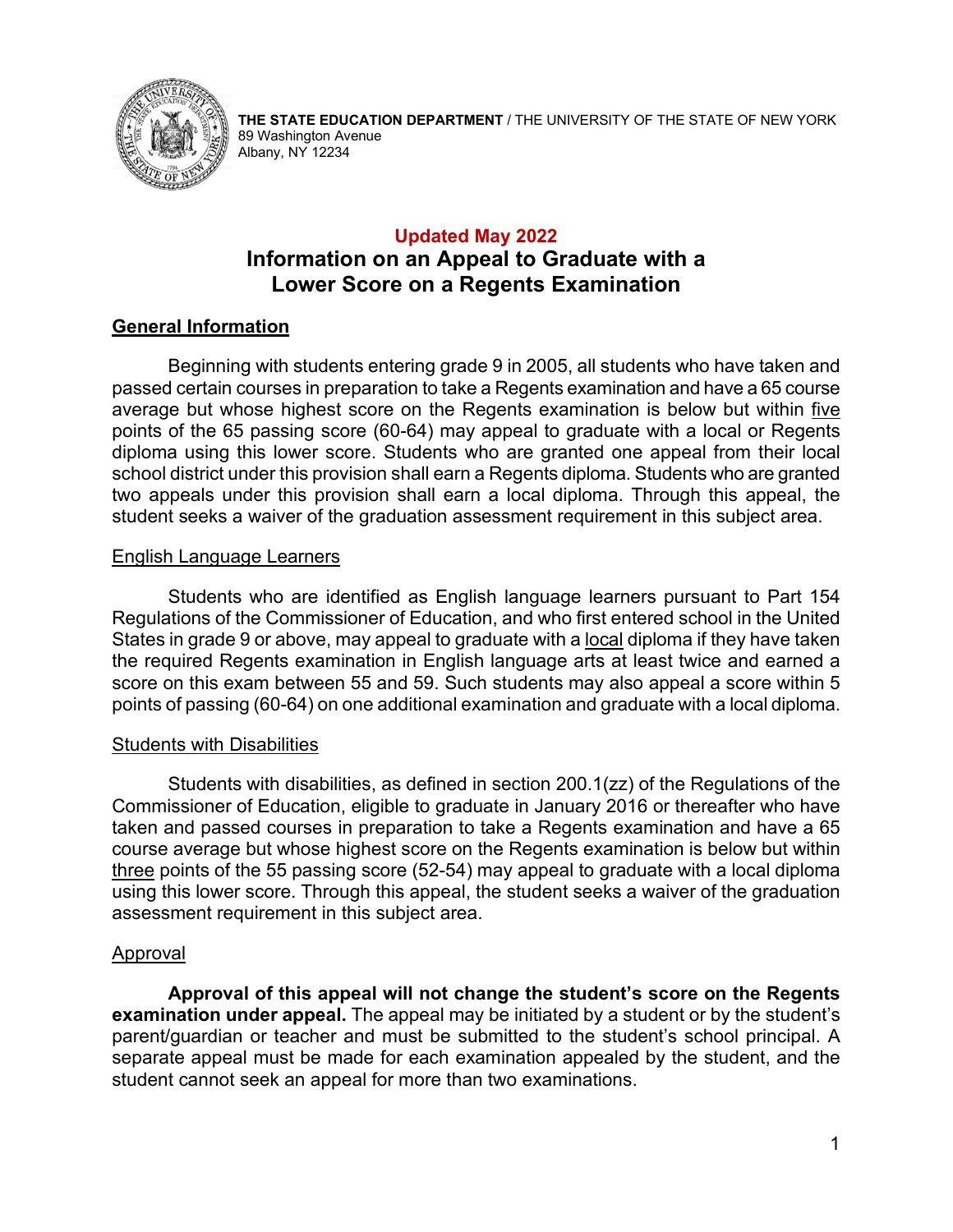Students who are granted an appeal with a score between 60 and 64 on one examination and who fulfill all other course and testing requirements will be determined to have met all graduation requirements and, thereby, earn a Regents diploma.

Students who are granted an appeal on two examinations with scores between 60 and 64 on each and who fulfill all other course and testing requirements will receive a local diploma.

Eligible English language learners who are granted an appeal with a score between 55 and 59 on the required Regents examination in English language arts and who fulfill all other course and testing requirements will receive a local diploma.

Eligible English language learners who are granted an appeal with a score between 55 and 59 on the required Regents examination in English language arts and an appeal with a score between 60 and 64 on one other required Regents examination and who fulfill all other course and testing requirements will receive a local diploma.

Students with disabilities who are granted an appeal with a score between 52 and 54 on one or two Regents examinations and who fulfill all other course and testing requirements will be determined to have met all graduation requirements and, thereby, earn a local diploma.

School districts must provide all students an opportunity to access the appeals process if the students meet the eligibility requirements listed below.

#### **Eligible Applicants**

Students seeking to appeal with required Regents examination scores between 60 and 64 and students with disabilities seeking a local diploma using the low pass safety net, with required Regents examination scores between 52 and 54 must meet the following criteria to demonstrate that they meet the State Learning Standards:

- 1. Have taken the Regents examination under appeal at least two times;
- 2. Have at least one score on the Regents examination under appeal within the score band stated above;
- 3. Present evidence that the student has taken advantage of academic help provided by the school in the subject tested by the Regents examination under appeal;
- 4. Have a course average in the subject under appeal (as evidenced in the official transcript that records grades achieved by the student that meets or exceeds the required passing grade by the school); and
- 5. Be recommended for an exemption to the graduation requirement by the student's teacher or Department chairperson in the subject of the Regents examination under appeal.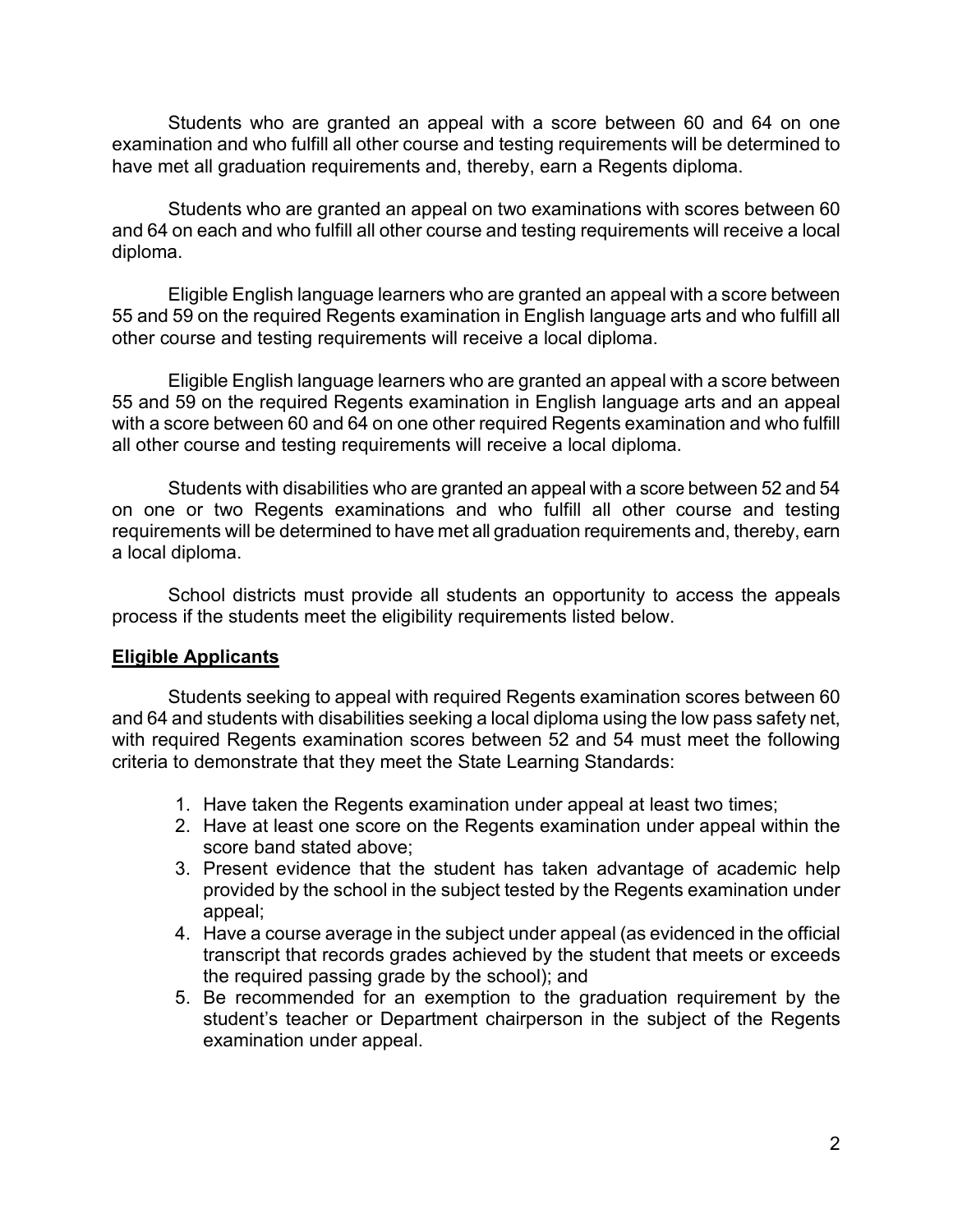English language learners who first entered school in the United States in grade 9 or above, seeking to appeal with a score between 55 and 59 on the required Regents examination in English language arts must meet the following criteria to demonstrate that they meet the State Learning Standards:

- 1. Have taken the required Regents examination in English language arts under appeal at least two times;
- 2. Have been identified as an English language learner at the time the student took the Regents examination in English language arts the second time;
- 3. Have at least one score on the required Regents examination in English language arts between 55 and 59;
- 4. Present evidence that the student has taken advantage of academic help provided by the school in English language arts;
- 5. Have a course average in English language arts (as evidenced in the official transcript that records grades achieved by the student) that meets or exceeds the required passing grade by the school;
- 6. Be recommended for an exemption to the graduation requirement by the student's teacher or department chairperson in English language arts.

## **Appeal Committee and Review**

An appeal committee comprised of the school principal as chair, three teachers (not including the teacher of the student making the appeal), and one additional administrator will review the appeal to determine if the student has demonstrated the knowledge and skills required under the State Learning Standards. The appeal committee may, in its discretion, interview the student or the teacher or Department chairperson recommending the appeal. The appeal committee shall review an appeal within ten school days of its receipt and make a recommendation to the school superintendent, or in the case of New York City, the Chancellor or their designee, to accept or deny the appeal. The superintendent, or in the case of New York City, the Chancellor or their designee, may also interview the student and will sign off on all appeals. **The decision to grant or deny an appeal is made at the district level and is not subject to State Education Department (SED) approval.**

### **Record of Appeals**

All records relating to appeals must be maintained by the school and be available for inspection by the SED. In the fall, the district will also need to report the information on the district's Basic Educational Data System (BEDS) form. Additional information can be referenced in the **Student Information Repository System (SIRS) Manual**. The Summary Form no longer needs to be mailed to the SED.

Questions related to the appeals process should be directed to the New York State Education Department's Office of Standards and Instruction by e-mail at [emscgradreq@nysed.gov](mailto:emscgradreq@nysed.gov) or phone at 518-474-5922.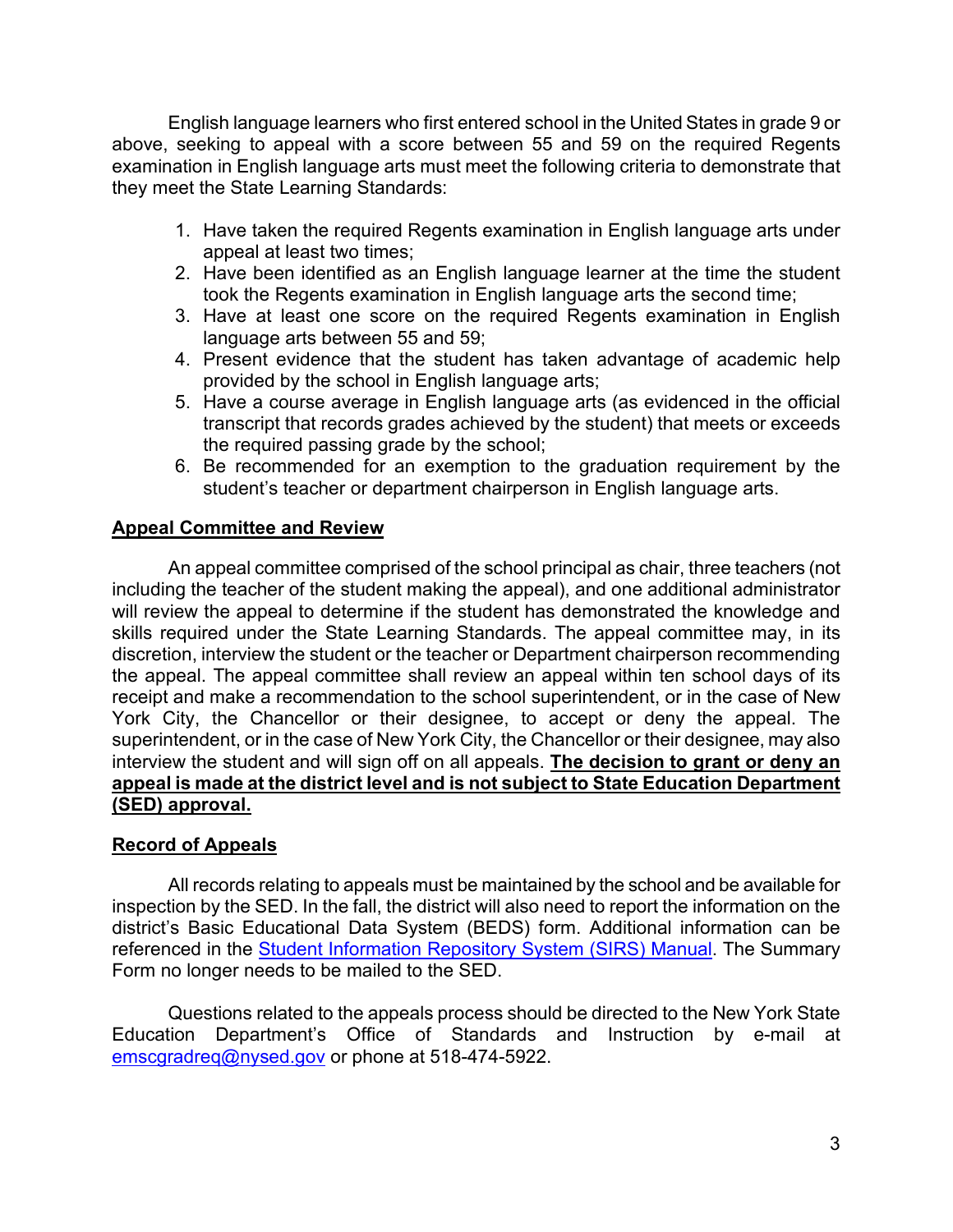# **Appeal to Graduate with a Lower Score on a Regents Examination Form**

(This form should be maintained by the school and be available for inspection by the State Education Department, if requested.)

| School Attended by Student:                                                                                   |
|---------------------------------------------------------------------------------------------------------------|
|                                                                                                               |
|                                                                                                               |
| Regents Examination under Appeal: Network and the Contract of the Contract of the Contract of the Contract of |
|                                                                                                               |
| Date Appeal Submitted:                                                                                        |

### **Evidence that Student Meets Criteria**

**1.** Dates Regents examination taken and scores received:



**2.** Highest score received on Regents examination and date taken:

Score: \_\_\_\_\_\_\_\_\_\_\_\_\_\_\_\_\_\_\_ Date: \_\_\_\_\_\_\_\_\_\_\_\_\_\_\_\_\_\_\_\_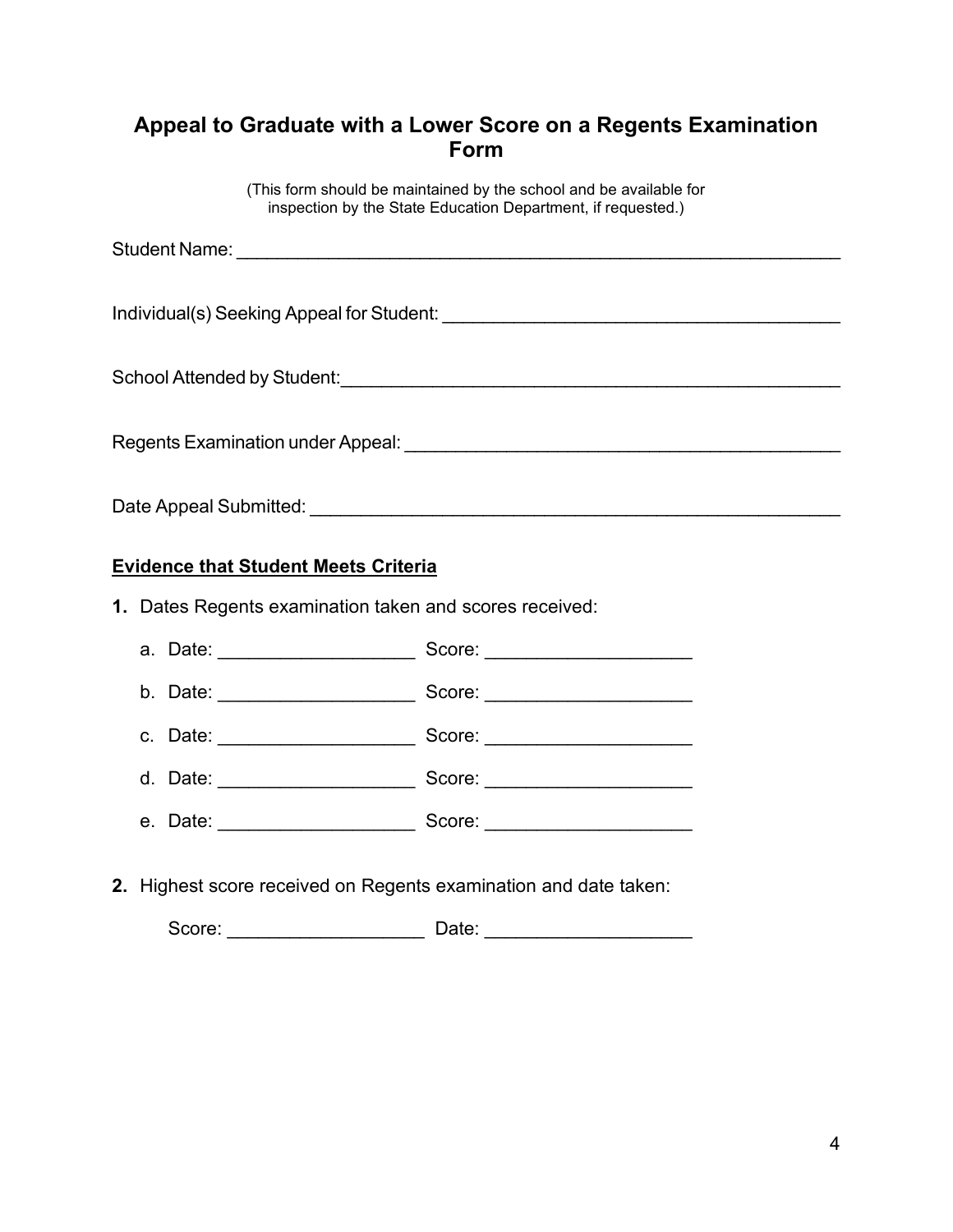**3.** Evidence that the student has taken advantage of academic help provided by the school in the subject tested by the Regents examination under appeal (attach additional sheet if necessary):

| 4. Course average in the subject under appeal (as evidenced in the student's official<br>transcript that records grades achieved by the student): |
|---------------------------------------------------------------------------------------------------------------------------------------------------|
|                                                                                                                                                   |
|                                                                                                                                                   |
| Does this course average meet or exceed the required passing grade by the school?                                                                 |
| $YES$ ______ NO                                                                                                                                   |
|                                                                                                                                                   |
| 5. Teacher or Department chairperson in the subject of the Regents examination under<br>appeal who recommended the appeal for the student:        |
|                                                                                                                                                   |
|                                                                                                                                                   |
|                                                                                                                                                   |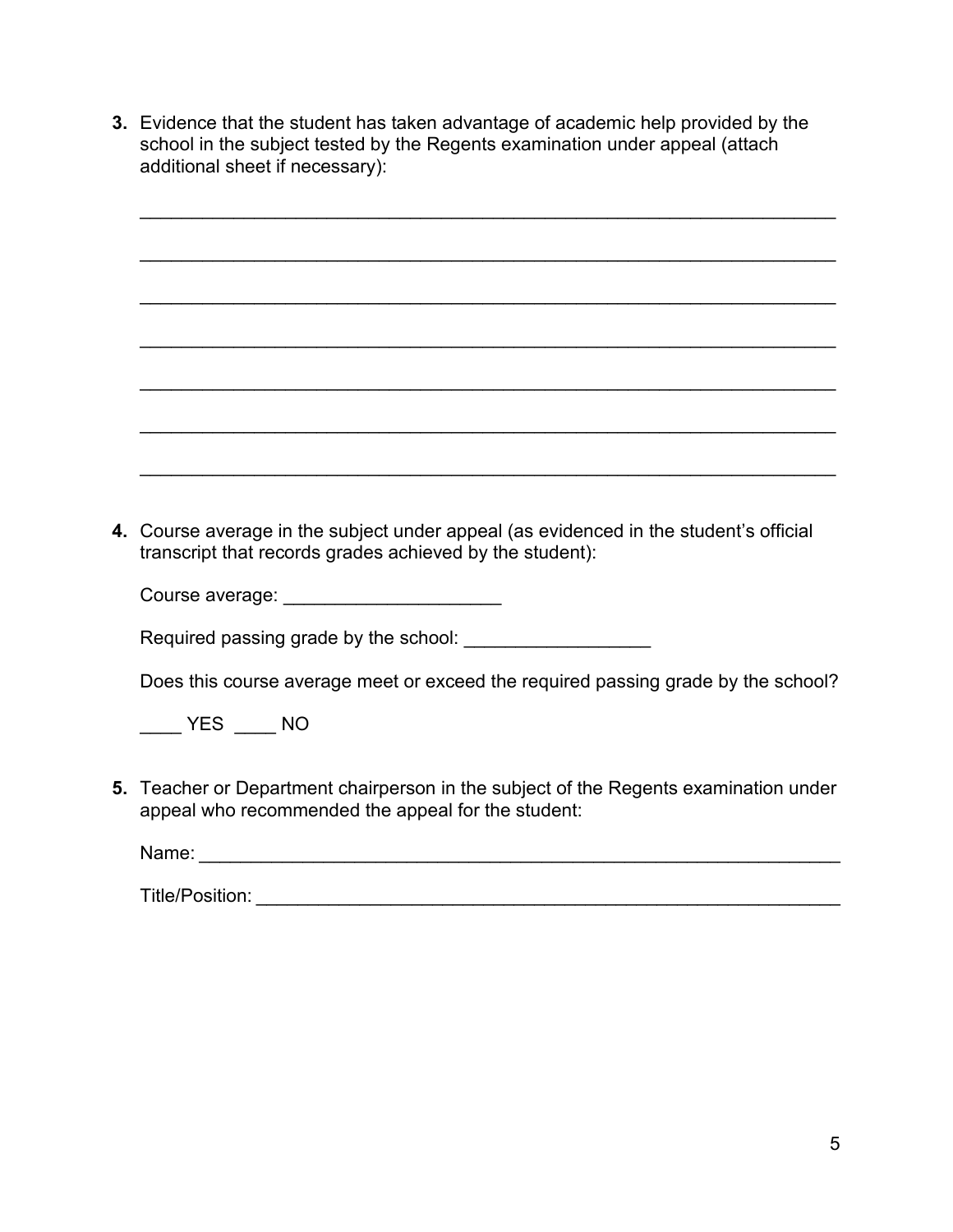## **Appeal to Graduate with a Lower Score on a Regents Examination Appeal Committee Findings and Recommendations**

The appeal committee has determined that the student listed below has fulfilled the following checked criteria for graduating using a lower score on the named Regents examination.

 $\Box$  The student has taken the Regents examination under appeal two or more times.

- $\Box$  The student:
	- has received a score on the Regents examination under appeal between 60 and 64 on the examination; or
	- the student is identified as an eligible English language learner and has received a score between 55 and 59 on the required Regents examination in English language arts; or
	- the student is identified as a student with a disability and has received a score between 52 and 54 on the required Regents examination.
- $\Box$  If the appeal is for a score between 55 and 59 on the required Regents examination in English language arts, the student is identified as an English language learner who first entered school in the United States in grade 9 or above.
- $\Box$  The student has taken advantage of academic help provided by the school in the subject tested by the Regents examination under appeal.
- $\Box$  The student has a course average in the subject under appeal (as evidenced in the official transcript that records grades achieved by the student) that meets or exceeds the required passing grade by the school.
- $\Box$  The student was recommended for an exemption to the graduation requirement by the student's teacher or Department chairperson in the subject of the Regents examination under appeal.
- $\Box$  The student has demonstrated the knowledge and skills in the subject of the Regents examination under appeal required under the State Learning Standards.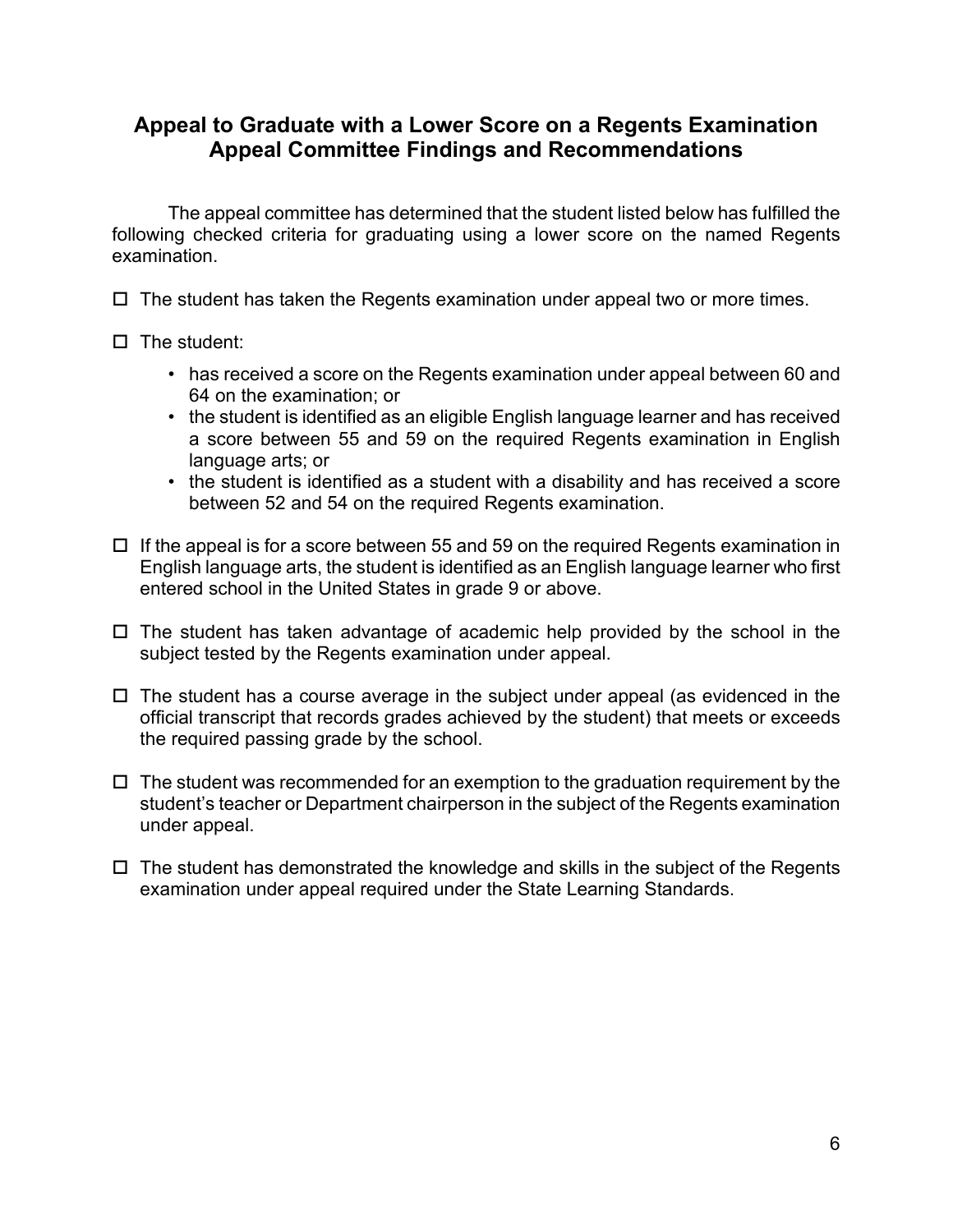| <b>Committee Members:</b>                                                                                       |  |  |  |  |  |
|-----------------------------------------------------------------------------------------------------------------|--|--|--|--|--|
| (School Principal)                                                                                              |  |  |  |  |  |
| Administrator #2 _____________________<br>(Other than Principal)                                                |  |  |  |  |  |
|                                                                                                                 |  |  |  |  |  |
|                                                                                                                 |  |  |  |  |  |
|                                                                                                                 |  |  |  |  |  |
| The appeal committee recommends:                                                                                |  |  |  |  |  |
| $\Box$ The student be allowed to graduate using the lower score on the Regents<br>examination listed above.     |  |  |  |  |  |
| $\Box$ The student NOT be allowed to graduate using the lower score on the Regents<br>examination listed above. |  |  |  |  |  |
| Appeal Granted: ______ YES _____ NO                                                                             |  |  |  |  |  |
| <b>Signature of School Superintendent</b><br><b>Name of Superintendent</b>                                      |  |  |  |  |  |
| <b>Date</b>                                                                                                     |  |  |  |  |  |
|                                                                                                                 |  |  |  |  |  |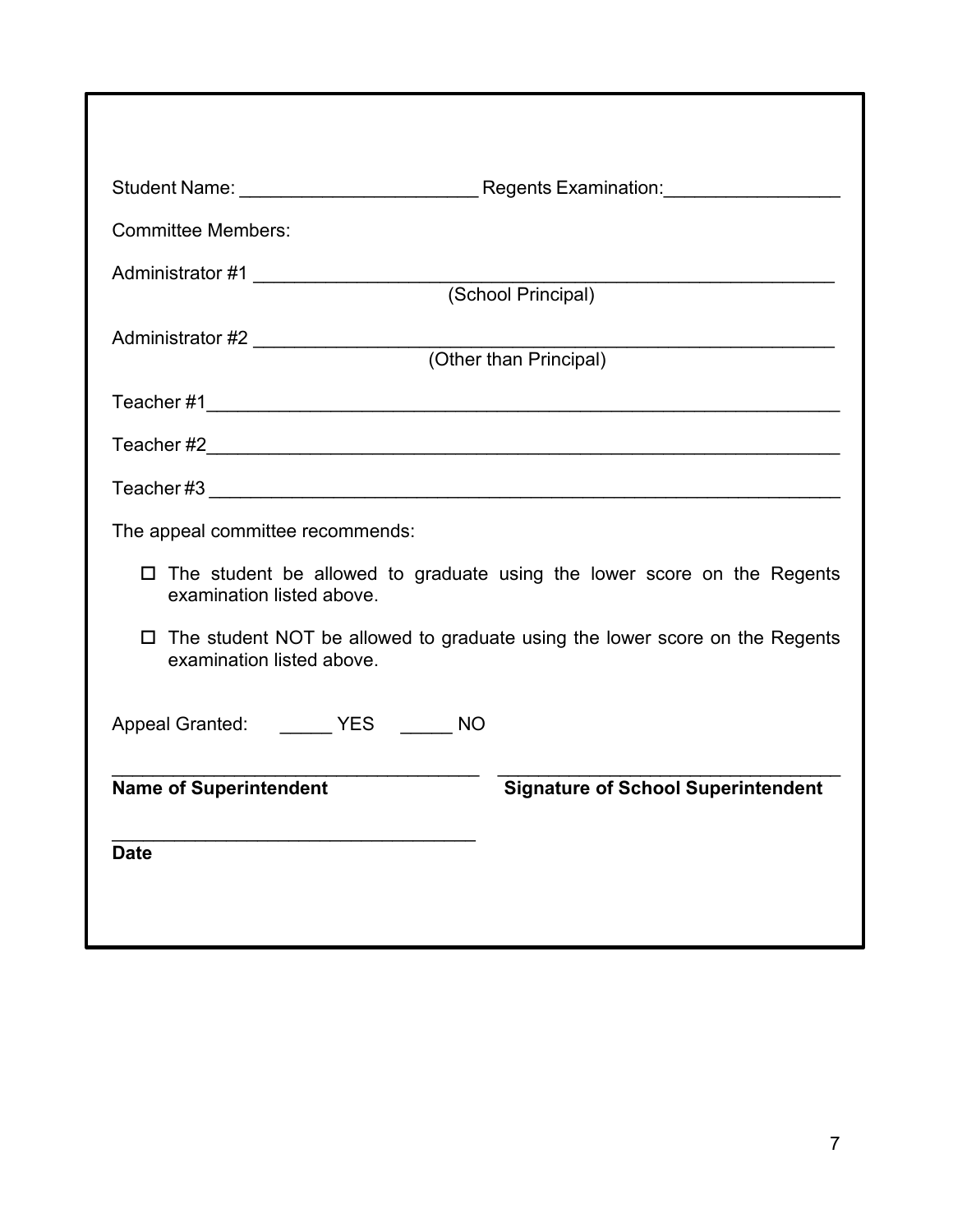# **Appeal to Graduate with a Lower Score on a Regents Examination Summary Form**

(This form no longer needs to be mailed to the State Education Department; it should be maintained by the school and be available for inspection by the State Education Department, if requested.)

Г

| School Name:                                                                                                                                                                                                                           |                                       |                                                      |  |  |  |
|----------------------------------------------------------------------------------------------------------------------------------------------------------------------------------------------------------------------------------------|---------------------------------------|------------------------------------------------------|--|--|--|
| School BEDS Code: ___ _______________________________                                                                                                                                                                                  |                                       |                                                      |  |  |  |
| Person Completing This Form (Contact Person): __________________________________                                                                                                                                                       |                                       |                                                      |  |  |  |
|                                                                                                                                                                                                                                        |                                       |                                                      |  |  |  |
| Date Form Completed:<br><u> Letter Scholars and Scholars and Scholars and Scholars and Scholars and Scholars and Scholars and Scholars and Scholars and Scholars and Scholars and Scholars and Scholars and Scholars and Scholars </u> |                                       |                                                      |  |  |  |
| <b>Title of Regents Examination</b>                                                                                                                                                                                                    | Number of<br><b>Appeals</b><br>Sought | <b>Number of</b><br><b>Appeals</b><br><b>Granted</b> |  |  |  |
| Most Common:                                                                                                                                                                                                                           |                                       |                                                      |  |  |  |
| English Language Arts – score between 60 and 64                                                                                                                                                                                        |                                       |                                                      |  |  |  |
| English Language Arts - score between 55 and 59<br>for eligible English language learners only                                                                                                                                         |                                       |                                                      |  |  |  |
| English Language Arts - score between 52 and 54<br>for students with disabilities only                                                                                                                                                 |                                       |                                                      |  |  |  |
| Algebra I - score between 60 and 64                                                                                                                                                                                                    |                                       |                                                      |  |  |  |
| Algebra I - score between 52 and 54 for students<br>with disabilities only                                                                                                                                                             |                                       |                                                      |  |  |  |
| Global History and Geography - score between<br>60 and 64                                                                                                                                                                              |                                       |                                                      |  |  |  |
| Global History and Geography - score between<br>52 and 54 for students with disabilities only                                                                                                                                          |                                       |                                                      |  |  |  |
| U.S. History and Government - score between 60<br>and 64                                                                                                                                                                               |                                       |                                                      |  |  |  |
| U.S. History and Government - score between 52<br>and 54 for students with disabilities only                                                                                                                                           |                                       |                                                      |  |  |  |
| Physical Setting/Earth Science - score between<br>60 and 64                                                                                                                                                                            |                                       |                                                      |  |  |  |
| Physical Setting/Earth Science - score between<br>52 and 54 for students with disabilities only                                                                                                                                        |                                       |                                                      |  |  |  |
| Living Environment - score between 60 and 64                                                                                                                                                                                           |                                       |                                                      |  |  |  |
| Living Environment – score between 52 and 54 for<br>students with disabilities only                                                                                                                                                    |                                       |                                                      |  |  |  |

1